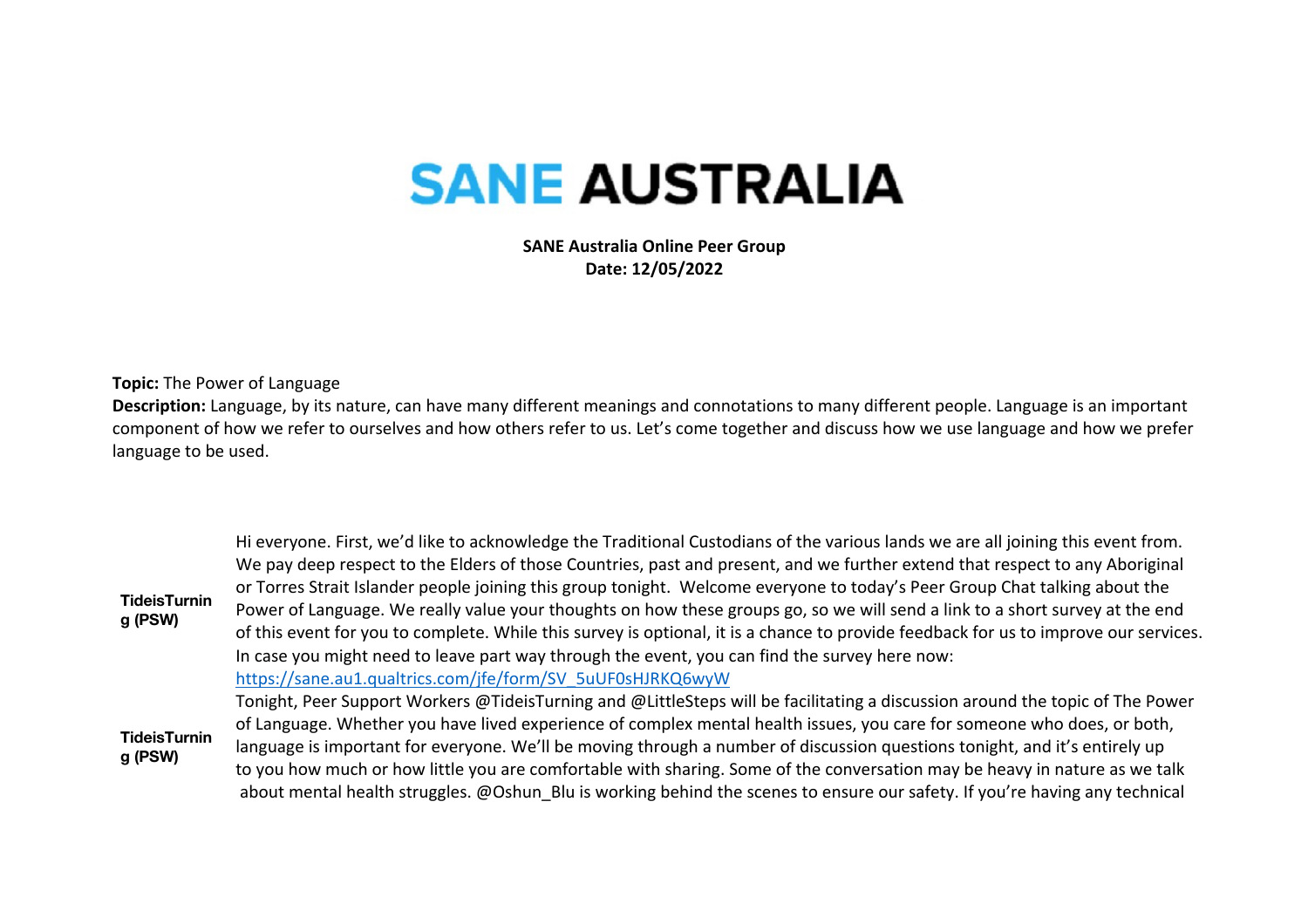|                                | difficulties, please see our FAQ<br>(https://www.sane.org/peer-support/peer-group-chat/chat-faqs#what-if-i-am-having-a-tough-time-and-need-immediate-support)                                                                                                                                                                                                                                                                                                                 |
|--------------------------------|-------------------------------------------------------------------------------------------------------------------------------------------------------------------------------------------------------------------------------------------------------------------------------------------------------------------------------------------------------------------------------------------------------------------------------------------------------------------------------|
|                                | or message @ Oshun Blu                                                                                                                                                                                                                                                                                                                                                                                                                                                        |
| <b>TideisTurnin</b><br>g (PSW) | We're looking forward to creating a space where we can reflect and learn together and expand our ideas of language                                                                                                                                                                                                                                                                                                                                                            |
| <b>TideisTurnin</b><br>g (PSW) | Welcome everyone! Feel free to introduce yourselves. I'm @TideisTurning                                                                                                                                                                                                                                                                                                                                                                                                       |
| <b>LittleSteps</b><br>(PSW)    | Hi! I am @LittleSteps :)                                                                                                                                                                                                                                                                                                                                                                                                                                                      |
| Oshun_Blu<br>(Moderator)       | Hey all! Oshun_Blu here, happy to be here with you tonight :)                                                                                                                                                                                                                                                                                                                                                                                                                 |
| <b>TideisTurnin</b><br>g (PSW) | This Online Peer Group is about language. What is meant by language? What do you think of language as?                                                                                                                                                                                                                                                                                                                                                                        |
| <b>LittleSteps</b><br>(PSW)    | Welcome bazzy! :)                                                                                                                                                                                                                                                                                                                                                                                                                                                             |
| Oshun_Blu<br>(Moderator)       | Language to me is communication, but not always in the ways we might think of communication. It might be literally speaking someone's language,<br>or it might be more centred on a "vibe" or a wavelength. Sometimes I've said stuff like "this person's speaking my language" to describe the way<br>that we have been relating to one another on a deeper level. It can be the ways that we communicate, but also the way we move, the way we look<br>at one another, etc. |
| Oshun Blu<br>(Moderator)       | Welcome Bazzy! Nice to see you here :)                                                                                                                                                                                                                                                                                                                                                                                                                                        |
| <b>LittleSteps</b><br>(PSW)    | I think language is a huge term which can encapsulate many different meanings. In the context of this Online Peer Group Chat, I understand<br>language to be how we express ourselves, our identity, and those of others. Things that come to mind are concepts such as pronouns and<br>identity/person first language!                                                                                                                                                       |
| <b>LittleSteps</b><br>(PSW)    | Hello Shaz51!                                                                                                                                                                                                                                                                                                                                                                                                                                                                 |
| <b>LittleSteps</b><br>(PSW)    | Welcome gitty123! :)                                                                                                                                                                                                                                                                                                                                                                                                                                                          |
| <b>TideisTurnin</b><br>g (PSW) | Hi @shaz51 & @gitty123 :)                                                                                                                                                                                                                                                                                                                                                                                                                                                     |
| <b>TideisTurnin</b><br>g (PSW) | What do you think is the impact of language?                                                                                                                                                                                                                                                                                                                                                                                                                                  |
| bazzy                          | i have been a victim of gaslighting at my workplace                                                                                                                                                                                                                                                                                                                                                                                                                           |
| bazzy                          | where I was targeted and kept silenced                                                                                                                                                                                                                                                                                                                                                                                                                                        |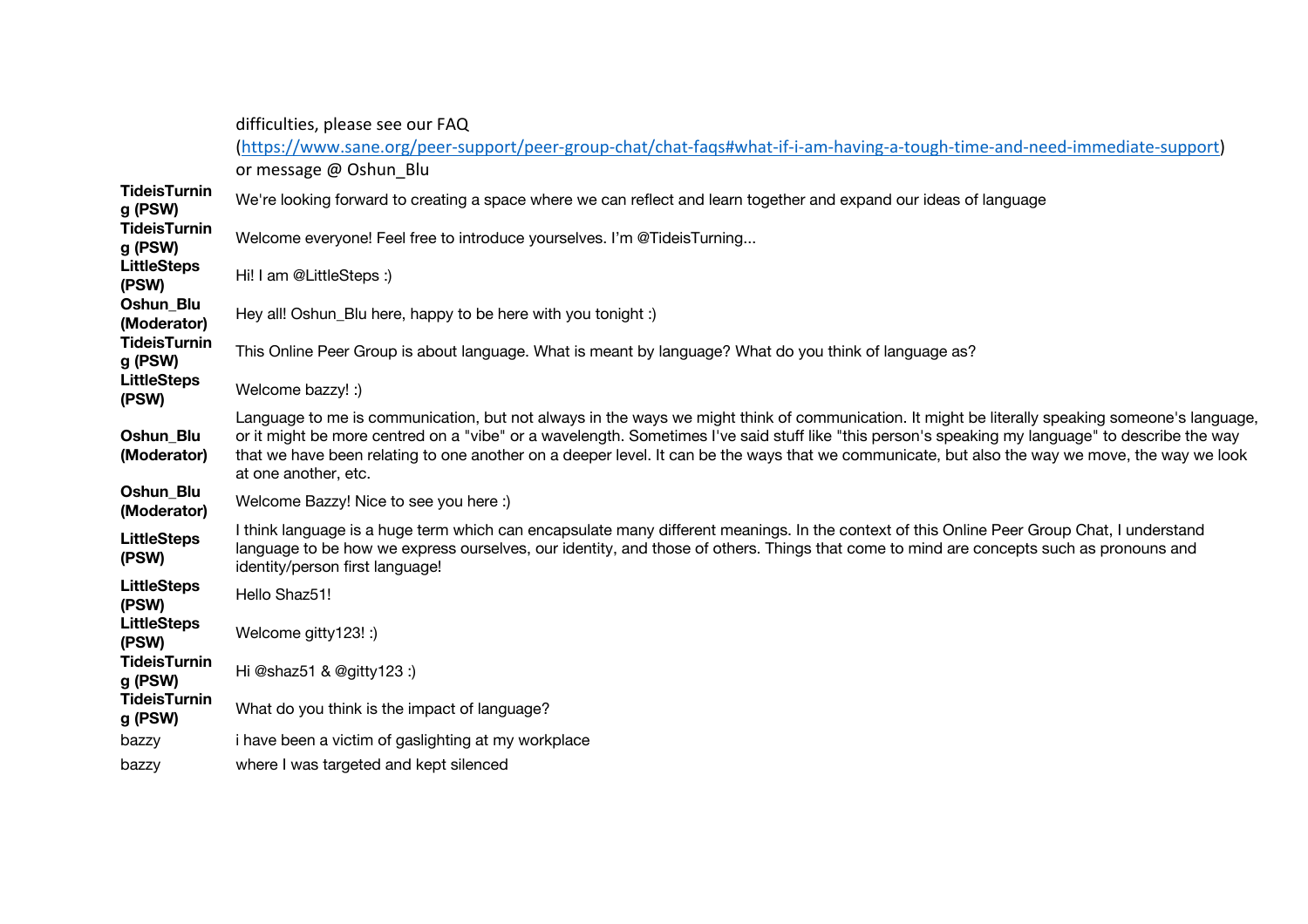| Oshun Blu<br>(Moderator)       | I can imagine that having your voice silenced and language censored would have been incredibly painful, Bazzy. Thank you for sharing that<br>impact on you and I hope you've been supported in recovering from that experience                                                                                                                                 |  |
|--------------------------------|----------------------------------------------------------------------------------------------------------------------------------------------------------------------------------------------------------------------------------------------------------------------------------------------------------------------------------------------------------------|--|
| Shaz51                         | Hey @TideisTurning (PSW), @Oshun_Blu (Moderator), @LittleSteps (PSW) wow                                                                                                                                                                                                                                                                                       |  |
| bazzy                          | Yes, I am being supported by my family at the moment. It was to the point where I nearly experience a near death event and I felt helpless<br>around certain people.                                                                                                                                                                                           |  |
| Oshun_Blu<br>(Moderator)       | Hey @shaz51! Good to be here with you :)                                                                                                                                                                                                                                                                                                                       |  |
| bazzy                          | Management turned a blind eye and so did all of the staff                                                                                                                                                                                                                                                                                                      |  |
| Shaz51                         | Power of language can be very powerful                                                                                                                                                                                                                                                                                                                         |  |
| <b>LittleSteps</b><br>(PSW)    | I truly believe that language can simultaneously shape and reflect culture, and vice versa. I think a message can be understood differently<br>by different people depending on the language used, like a vessel to shape how we express and see the world. For me, it is important to<br>understand the impacts that our language can have on certain issues. |  |
| <b>TideisTurnin</b><br>g (PSW) | Language is a tool to communicate our identity. How do you communicate your identity?                                                                                                                                                                                                                                                                          |  |
| Oshun_Blu<br>(Moderator)       | The impacts of language can be really painful, and other times the impacts of language can be really uplifting. One thing that comes to<br>mind happened just tonight where I was asked my pronouns after meeting someone new. That kind of impact is always really uplifting and<br>boosts me                                                                 |  |
| <b>LittleSteps</b><br>(PSW)    | Hello Creative_writer! Welcome :)                                                                                                                                                                                                                                                                                                                              |  |
| Shaz51                         | Also feelings on the day can influence the power of language @LittleSteps (PSW)                                                                                                                                                                                                                                                                                |  |
| <b>TideisTurnin</b><br>g (PSW) | Hi @Creativer_Writer. Great to have you with us! :)                                                                                                                                                                                                                                                                                                            |  |
| Oshun_Blu<br>(Moderator)       | Hey Creative_Writer!                                                                                                                                                                                                                                                                                                                                           |  |
| bazzy                          | What languages are you learning or teaching yourself?                                                                                                                                                                                                                                                                                                          |  |
| <b>LittleSteps</b><br>(PSW)    | There are multiple ways that I express my identity! :) I think different parts of my identity are expressed in different ways. For example,<br>I have a preference for person-first language when it comes to discussions about my mental health.                                                                                                              |  |
| The Hams                       | hi                                                                                                                                                                                                                                                                                                                                                             |  |
| <b>LittleSteps</b><br>(PSW)    | Hello The Hams! Welcome! : D                                                                                                                                                                                                                                                                                                                                   |  |
| bazzy                          | i've also observed that I am scared of the sea when I went to the ocean, my phobia started to creep up in my head.                                                                                                                                                                                                                                             |  |
| Oshun_Blu<br>(Moderator)       | I communicate my identity through spoken and unspoken expressions. So in the way that I speak, sure. But the ways that I dress, style<br>my hair etc. My identity has at times been something I have struggled to locate, and it's only through connecting to myself that I was able<br>to find that language to express it outwardly                          |  |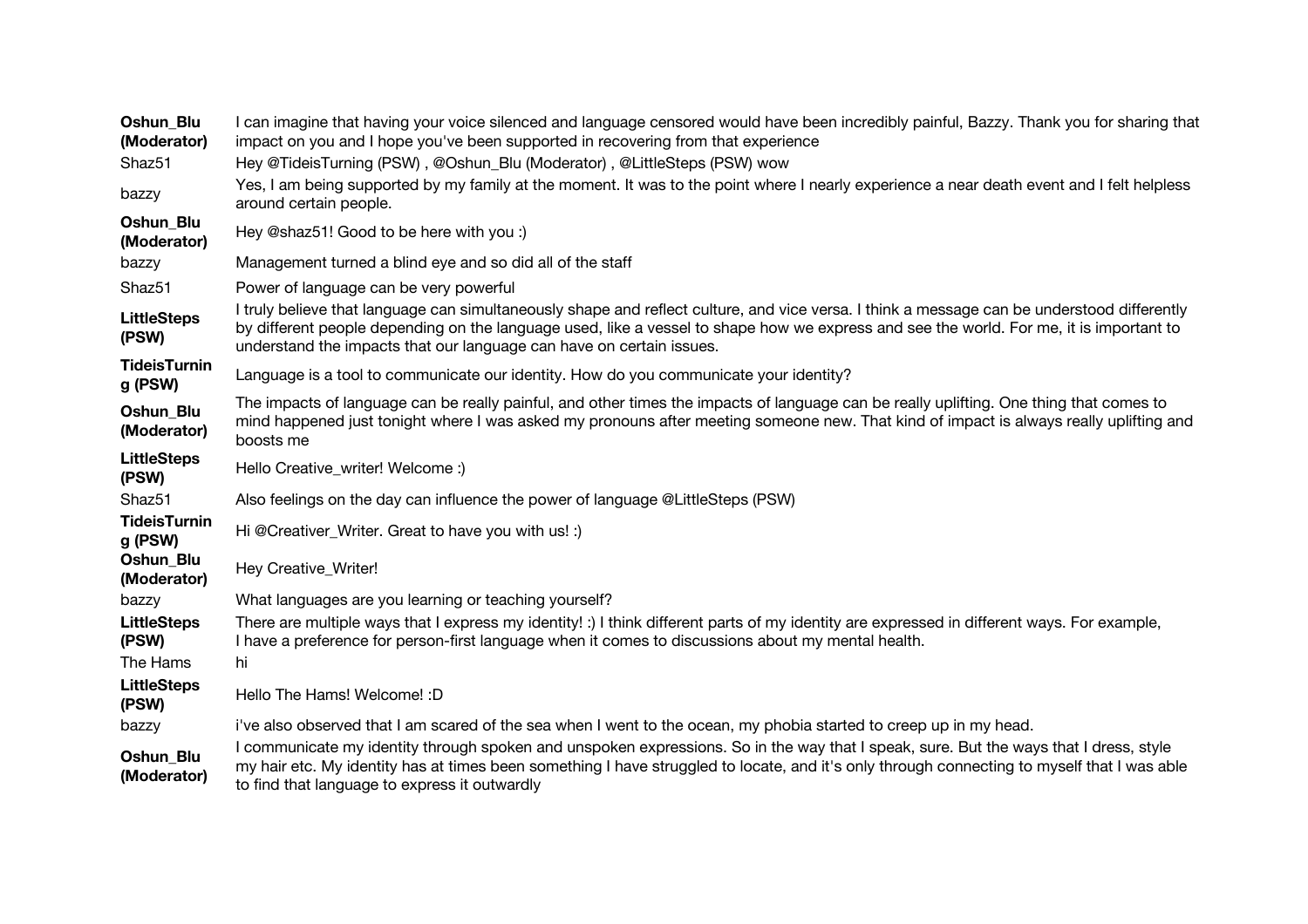| bazzy                             | and I am seeing the same numbers like 41 and the same car thinking I might be involved in a car accident (I've had a history of being involved<br>in a motocycle accident)                                                                                                                                                                                                                  |  |
|-----------------------------------|---------------------------------------------------------------------------------------------------------------------------------------------------------------------------------------------------------------------------------------------------------------------------------------------------------------------------------------------------------------------------------------------|--|
| The Hams                          | <b>Test</b>                                                                                                                                                                                                                                                                                                                                                                                 |  |
| Shaz51                            | How to say words and not to include words that light be hurtful                                                                                                                                                                                                                                                                                                                             |  |
| The Hams                          | I take the view that language is limited. It can't convey the full array of human experiences or emotions. But it is our best attempt so far                                                                                                                                                                                                                                                |  |
| The Hams                          | Sorry that's very deep haha                                                                                                                                                                                                                                                                                                                                                                 |  |
| bazzy                             | what if you struggle to comprehend or you don't know how you are feeling because say English is not your first language so you don't know<br>how to describe it                                                                                                                                                                                                                             |  |
| Oshun_Blu<br>(Moderator)          | No need to apologise, @The Hams! What a beautiful, nuanced take                                                                                                                                                                                                                                                                                                                             |  |
| <b>TideisTurnin</b><br>g (PSW)    | What could happen if the wrong language is used to describe complex mental health issues?                                                                                                                                                                                                                                                                                                   |  |
| <b>LittleSteps</b><br>(PSW)       | Very interesting question @bazzy                                                                                                                                                                                                                                                                                                                                                            |  |
| Oshun Blu<br>(Moderator)<br>bazzy | @bazzy that is a good point. It can be very hard to speak someone's language when there are certain cultural or social barriers. Definitely<br>recognising that speaking the same language and connecting through language is a privilege<br>I mean, psychology is not my strong point but half the time I don't know what I am feeling around certain people. This is something they don't |  |
|                                   | teach you in School these days especially in English.                                                                                                                                                                                                                                                                                                                                       |  |
| Oshun Blu<br>(Moderator)          | Definitely hearing you there, @bazzy. Our bodies and minds and nervous systems talk to one another even when we're not "talking" to one another                                                                                                                                                                                                                                             |  |
| The Hams                          | Non verbal communication is also part of our experience too.                                                                                                                                                                                                                                                                                                                                |  |
| <b>TideisTurnin</b><br>g (PSW)    | It can be hard to identify and name emotions @bazzy                                                                                                                                                                                                                                                                                                                                         |  |
| Oshun Blu<br>(Moderator)<br>bazzy | There is a concept called neuroception, which is the sense of feeling safe. One of the ways we can feel safe is to co-regulate, which means to be<br>around people we feel safe with. So much communication happens even when we're not saying anything at all!<br>that's why books are somewhat limited and so are watching videos on youtube about behavioural psychology.                |  |
| <b>TideisTurnin</b><br>g (PSW)    | What does the "right" language look like for you?                                                                                                                                                                                                                                                                                                                                           |  |
| <b>LittleSteps</b><br>(PSW)       | Hello Millieme!: D                                                                                                                                                                                                                                                                                                                                                                          |  |
| bazzy                             | There is no 'right' language each has it's limitations and grey areas                                                                                                                                                                                                                                                                                                                       |  |
| <b>LittleSteps</b><br>(PSW)       | I think this is a really tricky question as the right language can look totally different to different people! Overall, I would say that the "right" language<br>is language which doesn't cause harm or distress to anyone.                                                                                                                                                                |  |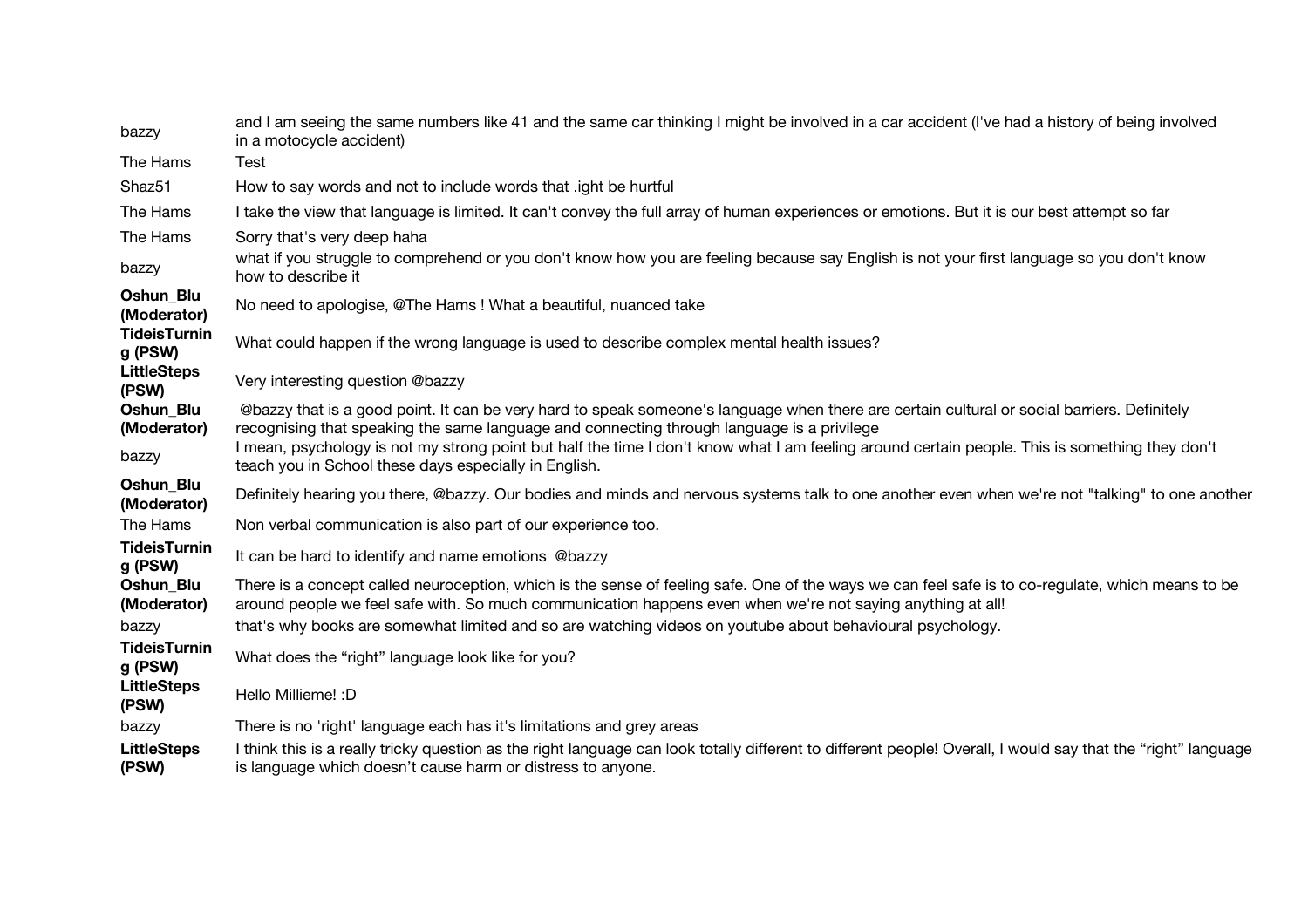| Oshun_Blu<br>(Moderator)       | The "right" language can change so quickly hey. Understanding, interpretations, all of it changes depending on who is receiving the language we use.<br>What is right for some will be wrong for others. It's a tricky one!                                                                                                                                                                                                                                  |  |
|--------------------------------|--------------------------------------------------------------------------------------------------------------------------------------------------------------------------------------------------------------------------------------------------------------------------------------------------------------------------------------------------------------------------------------------------------------------------------------------------------------|--|
| Millieme                       | the 'right' language often comes from shared understanding                                                                                                                                                                                                                                                                                                                                                                                                   |  |
| <b>LittleSteps</b><br>(PSW)    | I agree Millieme                                                                                                                                                                                                                                                                                                                                                                                                                                             |  |
| bazzy                          | Most languages come in similar structure most have vowels but not all of them.                                                                                                                                                                                                                                                                                                                                                                               |  |
| Oshun_Blu<br>(Moderator)       | Definitely feel you there, @bazzy. The grey area is where that nuance and shared understanding can begin. Well said, @Millieme!                                                                                                                                                                                                                                                                                                                              |  |
| Oshun_Blu<br>(Moderator)       | Hey @Jacques! Happy to be here with you tonight                                                                                                                                                                                                                                                                                                                                                                                                              |  |
| <b>LittleSteps</b><br>(PSW)    | Welcome Jacques! :)                                                                                                                                                                                                                                                                                                                                                                                                                                          |  |
| <b>TideisTurnin</b><br>g (PSW) | Hi @Jacques                                                                                                                                                                                                                                                                                                                                                                                                                                                  |  |
| The Hams                       | Hey Jacques. Haven't seen you at this type of event before mate                                                                                                                                                                                                                                                                                                                                                                                              |  |
| <b>TideisTurnin</b><br>g (PSW) | When the wrong language is used, how can we challenge that?                                                                                                                                                                                                                                                                                                                                                                                                  |  |
| Millieme                       | With great difficulty! But I think its better to lead by example than challenge (partially because im terrified of confrontation)                                                                                                                                                                                                                                                                                                                            |  |
| <b>TideisTurnin</b><br>g (PSW) | I really like that approach @Millieme :)                                                                                                                                                                                                                                                                                                                                                                                                                     |  |
| Jacques                        | hey im in thank you so much Oshun, hey shaz and Hams                                                                                                                                                                                                                                                                                                                                                                                                         |  |
| <b>LittleSteps</b><br>(PSW)    | Fantastic, Jacques :)                                                                                                                                                                                                                                                                                                                                                                                                                                        |  |
| Jacques                        | thank you little steps too                                                                                                                                                                                                                                                                                                                                                                                                                                   |  |
| Oshun Blu<br>(Moderator)       | yayyy! well done Jacques!                                                                                                                                                                                                                                                                                                                                                                                                                                    |  |
| <b>LittleSteps</b><br>(PSW)    | It can be a difficult and confronting feeling to stand up for what you believe in, especially around people you are close to. One technique which I<br>find really helpful in navigating these situations is the use of "I" statements. I think this creates more common ground between different people<br>with different views. For example, I could say "I feel that that is a hurtful way to describe that issue. How about we try saying this instead?" |  |
| Oshun_Blu<br>(Moderator)       | That's a really good question, and I think that leading by example is such a brilliant way of forging a new path and showing others the possibilities<br>of alternative language. Sometimes a direct conversation is the best way to assert the harms perpetuated by language when boundaries continue<br>to be crossed. But again, it can be wholly dependent on the contexts and those 'grey areas'                                                        |  |
| Jacques                        | i guess it depends on the situation and who you are speaking too, if it is a stranger i wont say anything, online where i can be anonymous i will<br>confront people to be respectful, i do belive it comes down to respect.                                                                                                                                                                                                                                 |  |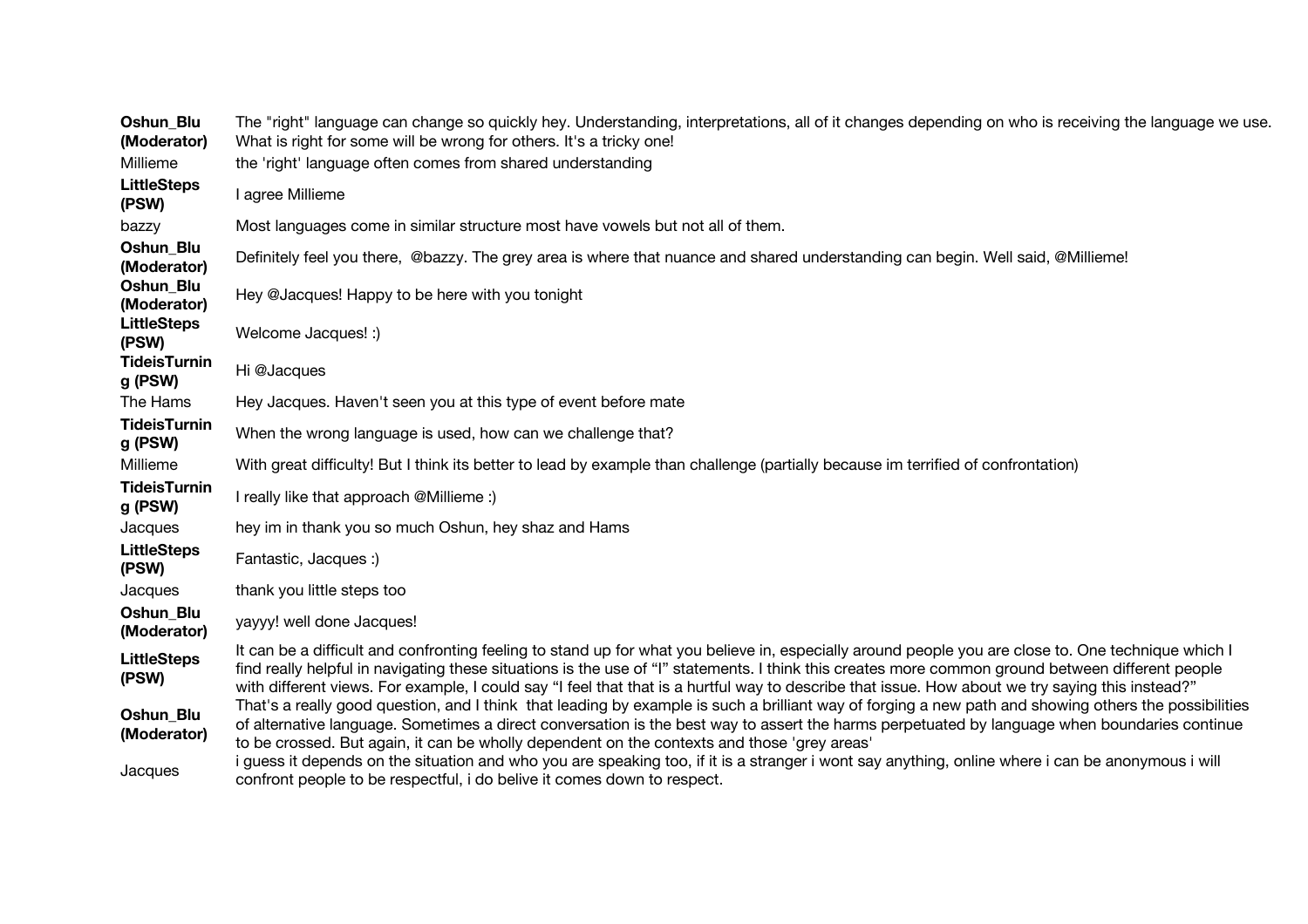| <b>LittleSteps</b><br>(PSW)    | Welcome Appleblossom! : D                                                                                                                                                                                                                                                                                                         |  |
|--------------------------------|-----------------------------------------------------------------------------------------------------------------------------------------------------------------------------------------------------------------------------------------------------------------------------------------------------------------------------------|--|
| Oshun_Blu<br>(Moderator)       | The power of "I" statements hey @littlesteps! Such an profound way to convey emotional experiences through language                                                                                                                                                                                                               |  |
| Millieme                       | I think for me its context as well, and if it is personally towards me i find it very difficult to challenge, if its about others or wihtin my work its easier<br>to find ways to model or choose language carefully in a way that shows other perspectives                                                                       |  |
| Oshun Blu<br>(Moderator)       | Hey Appleblossom!                                                                                                                                                                                                                                                                                                                 |  |
| Jacques                        | it does upset me when people say "im so depressed" and when people tell me "to go kill myself" people use these terms so easily not understanding<br>what they are and how it affects people                                                                                                                                      |  |
| <b>TideisTurnin</b><br>g (PSW) | Wonderful point on the impacts @Jacques Words can hurt and harm at times!                                                                                                                                                                                                                                                         |  |
| Oshun Blu<br>(Moderator)       | Good point, Jacques. Using that kind of hyperbole/overly inflated expressions can be very insensitive at times                                                                                                                                                                                                                    |  |
| Shaz51                         | Sad but true @Jacques xx                                                                                                                                                                                                                                                                                                          |  |
| Jacques                        | there are so many terms now just thrown around, with no thought to the consequences                                                                                                                                                                                                                                               |  |
| <b>TideisTurnin</b><br>g (PSW) | What's the effect when the right language is used?                                                                                                                                                                                                                                                                                |  |
| Shaz51                         | It encourages, uplifting @TideisTurning (PSW) and me sending lots of hugs                                                                                                                                                                                                                                                         |  |
| Millieme                       | I think there is more inclusiveness when more accurate or helpful language is used, when people can be on the 'same page' of understanding<br>each other                                                                                                                                                                          |  |
| Oshun_Blu<br>(Moderator)       | When the right language is used, meaning when someone is acting intentionally to not cause harm through their language, it really conveys to me<br>how deep someone's compassion is. It is not easy to communicate intentionally because it requires pause, so when others take the time to do so?<br>Oh my days, it's beautiful! |  |
| The Hams                       | The effect of the right language is that we are all better for it and we understand each other better                                                                                                                                                                                                                             |  |
| Jacques                        | i guess using the right language helps people understand the seriousness of mental health and show respect for people who are struggling, SANE<br>is the only place i seem to get any support for what i go through, people in real life seem to be so cruel                                                                      |  |
| <b>LittleSteps</b><br>(PSW)    | When the preferred language is used, it can feel validating, respectful and dignifying. I think when we use people's preferred language, it is a way of<br>showing them that we view them as a human being.                                                                                                                       |  |
| Oshun_Blu<br>(Moderator)       | The Hams, so so well said and concise                                                                                                                                                                                                                                                                                             |  |
| Jacques                        | <i>i</i> guess education is key                                                                                                                                                                                                                                                                                                   |  |
| Oshun Blu<br>(Moderator)       | Jacques, language can help us find 'our people'. And it sounds like you have found some of your people <3                                                                                                                                                                                                                         |  |
| Shaz51                         | Ohh yes @Oshun_Blu (Moderator)                                                                                                                                                                                                                                                                                                    |  |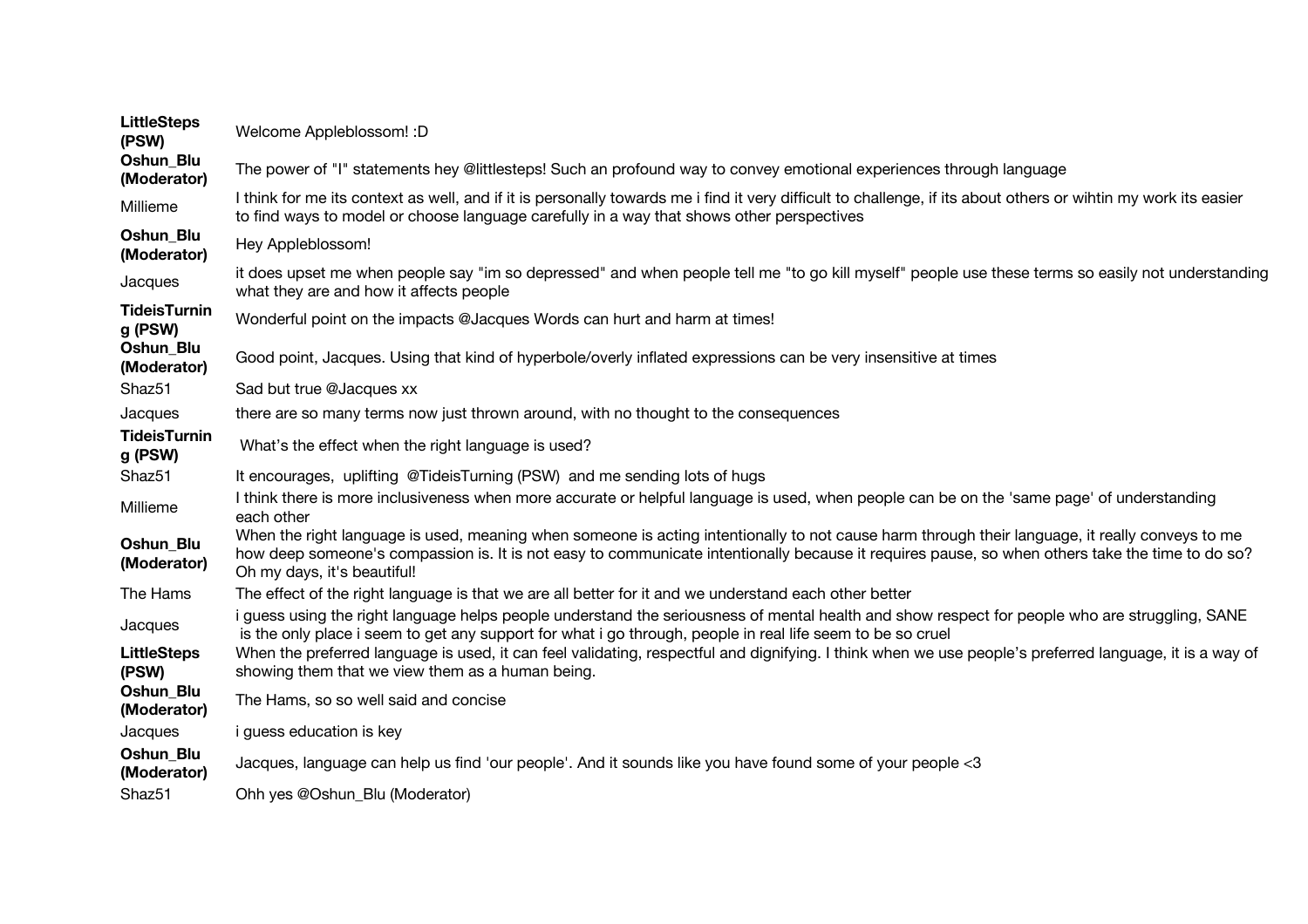| Jacques                         | language is also good for initial contact you can tell instantly if someone has been through the same or similar thing, my partner has severe mental<br>health issues and we clicked straight away because our life experiances are so similar                                                               |  |
|---------------------------------|--------------------------------------------------------------------------------------------------------------------------------------------------------------------------------------------------------------------------------------------------------------------------------------------------------------|--|
| Oshun_Blu<br>(Moderator)        | Oh totally, Jacques! Language can act as a guidepost that shows others we're safe for them, and them for us                                                                                                                                                                                                  |  |
| <b>TideisTurnin</b><br>g (PSW)  | Have you learned anything helpful from others' experiences here tonight that you might be able to apply in your own life? If yes, what did you learn?                                                                                                                                                        |  |
| Oshun_Blu<br>(Moderator)        | I learned that The Hams needs to write a book on philosophy because I would 100% read that book lol                                                                                                                                                                                                          |  |
| Jacques                         | 100% Oshun, hams is amazing!!!!!                                                                                                                                                                                                                                                                             |  |
| <b>TideisTurnin</b><br>g (PSW)  | Not sure if it's a learning or a reinforcement of how powerful and impactful language can be. It carries the potential to hurt and harm, but also to bring<br>healing and hope                                                                                                                               |  |
| Millieme                        | speaking (literally out loud speech) is a challenge for me, i struggle with communication, so its a barrier for everything in a way. if im anxious its virtually<br>impossible to manage. language is hugely important and can be taken for granted at times                                                 |  |
| <b>LittleSteps</b><br>(PSW)     | I learnt so much from tonight's Online Peer Group Chat! I think one aspect of tonight's discussion which stood out to me was this idea of language used<br>as a vehicle for connection, leading to feelings of safety, security and belonging. I had never considered language from this perspective before! |  |
| Jacques                         | i totally agree TedeisTurning, i was close to taking my own life a few years ago and my partner gave me a reason to keep going, her words really<br>meant something to me and it helped me see there is hope, even when you can''t see it                                                                    |  |
| Oshun Blu<br>(Moderator)        | But more than that, I learned that everyone here has experienced the impacts of language in such profound ways. And that language is more than<br>what we say to one another. Such a cool group tonight, ya'll! Awesome topic choice @LittleSteps (PSW) & @TideisTurning                                     |  |
| Oshun_Blu<br>(Moderator)        | Wow, thank you for sharing that Jacques. What a journey it sounds like                                                                                                                                                                                                                                       |  |
| <b>TideisTurnin</b><br>g (PSW)  | Tonight's topic may have brought up some heavy feelings as we talked about the impacts use of language can have. Would some self-care be helpful<br>for you after we finish? If so, what might you do?                                                                                                       |  |
| The Hams                        | Ha. I wrote 6000 words yesterday in 2 hours. It was a dialogue between me and a therapist. It was very useful. Language wise it told me that I need<br>to articulate things better                                                                                                                           |  |
| Shaz <sub>51</sub>              | Coffee time @TideisTurning (PSW)                                                                                                                                                                                                                                                                             |  |
| The Hams                        | Watching 007 here. This was a good chat I learned a lot. Thanks all                                                                                                                                                                                                                                          |  |
| Jacques                         | i will be using my worry beads to help calm me down after this. and maybe a coffee same as shaz :)                                                                                                                                                                                                           |  |
| <b>LittleSteps</b><br>(PSW)     | I think I will eat a healthy dinner! And then a good nights sleep :)                                                                                                                                                                                                                                         |  |
| <b>Oshun Blu</b><br>(Moderator) | Thanks everyone! Thinking a bath is on the cards tonight for me                                                                                                                                                                                                                                              |  |
| Jacques                         | thank you so much support crew for this amazing chat, all 3 of you did so well moderating and steering the conversation, thank you                                                                                                                                                                           |  |
| Oshun_Blu<br>(Moderator)        | Thank YOU for your wonderful insights and contributions, Jacques!                                                                                                                                                                                                                                            |  |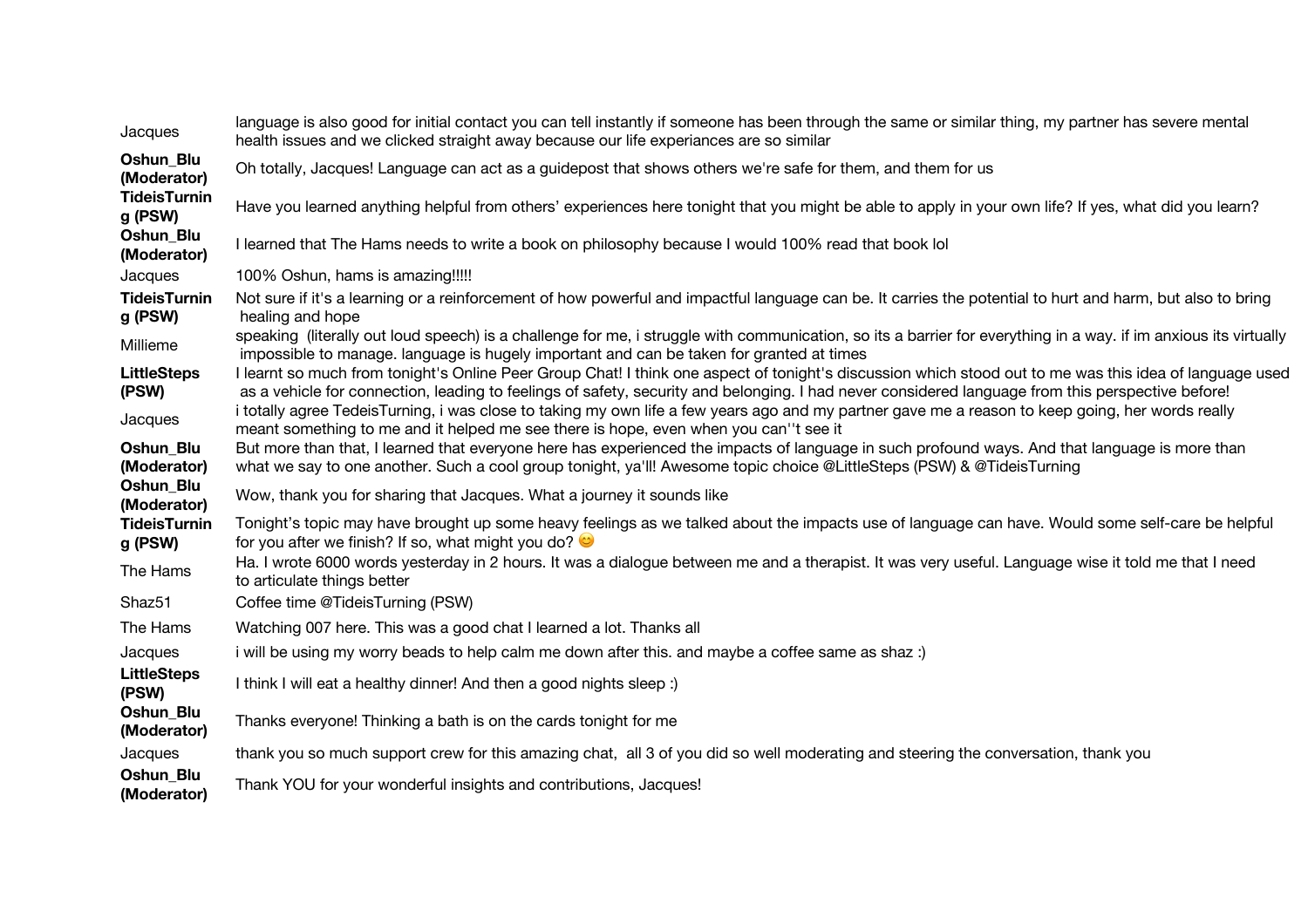| <b>LittleSteps</b><br>(PSW)    | Hello amelia! Unfortunately we are just wrapping up the Online Peer Group Chat, but there will be transcripts available soon :)                                                                                                                                                                                                                                                                                                                                                                                |  |
|--------------------------------|----------------------------------------------------------------------------------------------------------------------------------------------------------------------------------------------------------------------------------------------------------------------------------------------------------------------------------------------------------------------------------------------------------------------------------------------------------------------------------------------------------------|--|
| bazzy                          | watching cobra kai                                                                                                                                                                                                                                                                                                                                                                                                                                                                                             |  |
| <b>TideisTurnin</b><br>g (PSW) | We'd like to invite you to complete a survey reflecting on your experience in this Peer Group Chat. As we're trialling this service, we'd<br>love to hear any feedback you may have. It will only take a few minutes to complete. Please click this link:<br>https://sane.au1.qualtrics.com/jfe/form/SV 5uUF0sHJRKQ6wyW                                                                                                                                                                                        |  |
| Oshun_Blu<br>(Moderator)       | ohhhh brilliant bazzy! enjoy!                                                                                                                                                                                                                                                                                                                                                                                                                                                                                  |  |
| <b>TideisTurnin</b><br>g (PSW) | Here are some further resources we recommend having a look at:<br>1 on the meanings given to language and the impacts that can have- https://www.youtube.com/watch?v=6 wEl20i03k<br>2 an example of the connection between language and identity, including -<br>https://www.theguardian.com/culture/commentisfree/2016/aug/31/if-language-tells-us-who-we-are-then-who-am-i<br>3 an exploration of multiple identities and the influence of language on identity- https://www.youtube.com/watch?v=SP0bAQ8J6C0 |  |
| bazzy                          | thanks @Oshun_Blu (Moderator) liking it so far                                                                                                                                                                                                                                                                                                                                                                                                                                                                 |  |
| bazzy                          | i've recommended doing a talk about different breathing exercises                                                                                                                                                                                                                                                                                                                                                                                                                                              |  |
| bazzy                          | in the survey                                                                                                                                                                                                                                                                                                                                                                                                                                                                                                  |  |
| The Hams                       | Good night all                                                                                                                                                                                                                                                                                                                                                                                                                                                                                                 |  |
| Jacques                        | im off too, thank you so much everyone loved the chat and love to all                                                                                                                                                                                                                                                                                                                                                                                                                                          |  |
| <b>LittleSteps</b><br>(PSW)    | Thank you all! :D                                                                                                                                                                                                                                                                                                                                                                                                                                                                                              |  |
| <b>TideisTurnin</b><br>g (PSW) | Thank you for joining, and we hope you enjoyed the discussion $\bullet$ If you'd like to be informed when our next Peer Group Chat<br>will be taking place, you can sign up to our mailing list here https://www.sane.org/peer-support/online-mental-health-meet-up.<br>You can also ask questions for us to discuss in future peer chats! :)                                                                                                                                                                  |  |
| Oshun_Blu<br>(Moderator)       | Thanks again, peeps!                                                                                                                                                                                                                                                                                                                                                                                                                                                                                           |  |
| <b>TideisTurnin</b><br>g (PSW) | Thanks everyone for being here, sharing this space & all your contributions! :)                                                                                                                                                                                                                                                                                                                                                                                                                                |  |
| bazzy                          | Sorry we can't find that page for you!                                                                                                                                                                                                                                                                                                                                                                                                                                                                         |  |
| Shaz51                         | Thanks everyone                                                                                                                                                                                                                                                                                                                                                                                                                                                                                                |  |
| <b>TideisTurnin</b><br>g (PSW) | We'll be closing the room shortly everyone. Hope you all have a wonderful evening :)                                                                                                                                                                                                                                                                                                                                                                                                                           |  |
| Oshun_Blu<br>(Moderator)       | We'll give folks a moment to wind down and transition into the rest of your evenings and will be closing this room very soon. Thanks again for<br>hanging out with us tonight, everyone!                                                                                                                                                                                                                                                                                                                       |  |